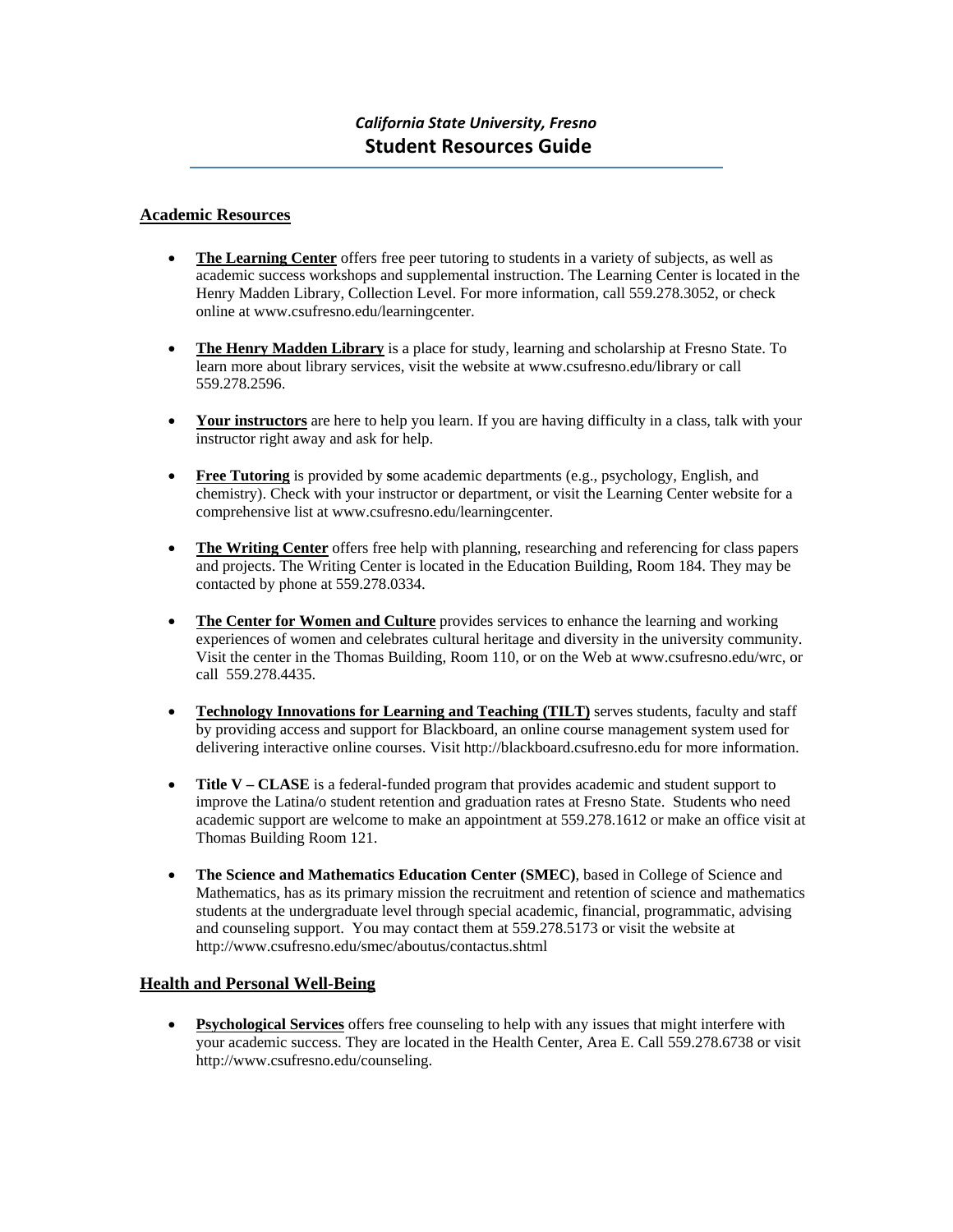- **Health and Psychological Services** provides students with outpatient medical care, as well as psychological counseling services. They are located in the Health Center. Call 559.278.2734 or visit www.csufresno.edu/health.
- **Fresno Family Counseling Center** is a community based project providing superior training in marriage and family therapy. FFCC teaches time-tested therapeutic techniques and applies the most recent congruent innovative approaches. Children and families from the community benefit from this high quality, intensely supervised, low-cost professional counseling services. For more information, call Fresno Family Counseling Center at 559.229.3085.
- **Services for Students with Disabilities** provides specialized resources that help students with physical, psychological, and learning disabilities. They are located in the Henry Madden Library, First Floor, South Wing, Suite 1202. Call 559.278.2811 or visit www.csufresno.edu/ssd.
- **The Student Recreation Center** provides quality recreational opportunities, experiences, and facilities for the university community. Current Fresno State students use this facility free of charge. Contact them at www.auxiliary.com/SRC for more information.
- **CineCulture** is a film series provided free to the Fresno State students, faculty, and staff, and the community*.* The CineCulture Club promotes cultural awareness through films and post-screening discussions. Several of the upcoming CineCulture showings are listed at http://mcj.csufresno.edu/news-events/cineculture.

## **Financial Management**

- **The Financial Aid Office** helps current and prospective students with the process of applying for and receiving financial assistance available from federal, state and institutional sources. Financial aid may come in a variety of forms such as grants, scholarships, work-study and loan programs. The Financial Aid Office is located in the Joyal Administration Building, Room 296. Contact them at 559.278.2182 or visit www.csufresno.edu/financialaid.
- **The Scholarship Office** awards over one thousand donor-sponsored scholarships every year that range from \$100 to almost \$5000. Scholarship applications are available from October 1 through the end of February each year at www.csufresno.edu/scholarships. Contact them at the Joyal Administration Building, Room 274, or call 559. 278.6572.

### **Students in Academic Difficulty**

- **SupportNet** is an early alert referral program to which faculty and staff can refer students who need academic or personal assistance. Students are encouraged to meet with a SupportNet adviser who will provide the appropriate academic assistance and university resources. They are located in the Henry Madden Library, Collection Level. For more information, call 559.278.8370, or check online at www.csufresno.edu/supportnet.
- **Maximizing Academic Potential (MAP) Workshops** are free workshops designed to help students succeed academically at the university. Visit www.csufresno.edu/advising and click on the Academic Probation and Disqualification link.

# **Career Plans and Goals**

 **Career Services** provides free help for choosing a career, preparing for graduation and finding a job. They are located in the Thomas Building, Room 103. Call 559.278.2381 or visit them at http://www.fresnostatecareers.com.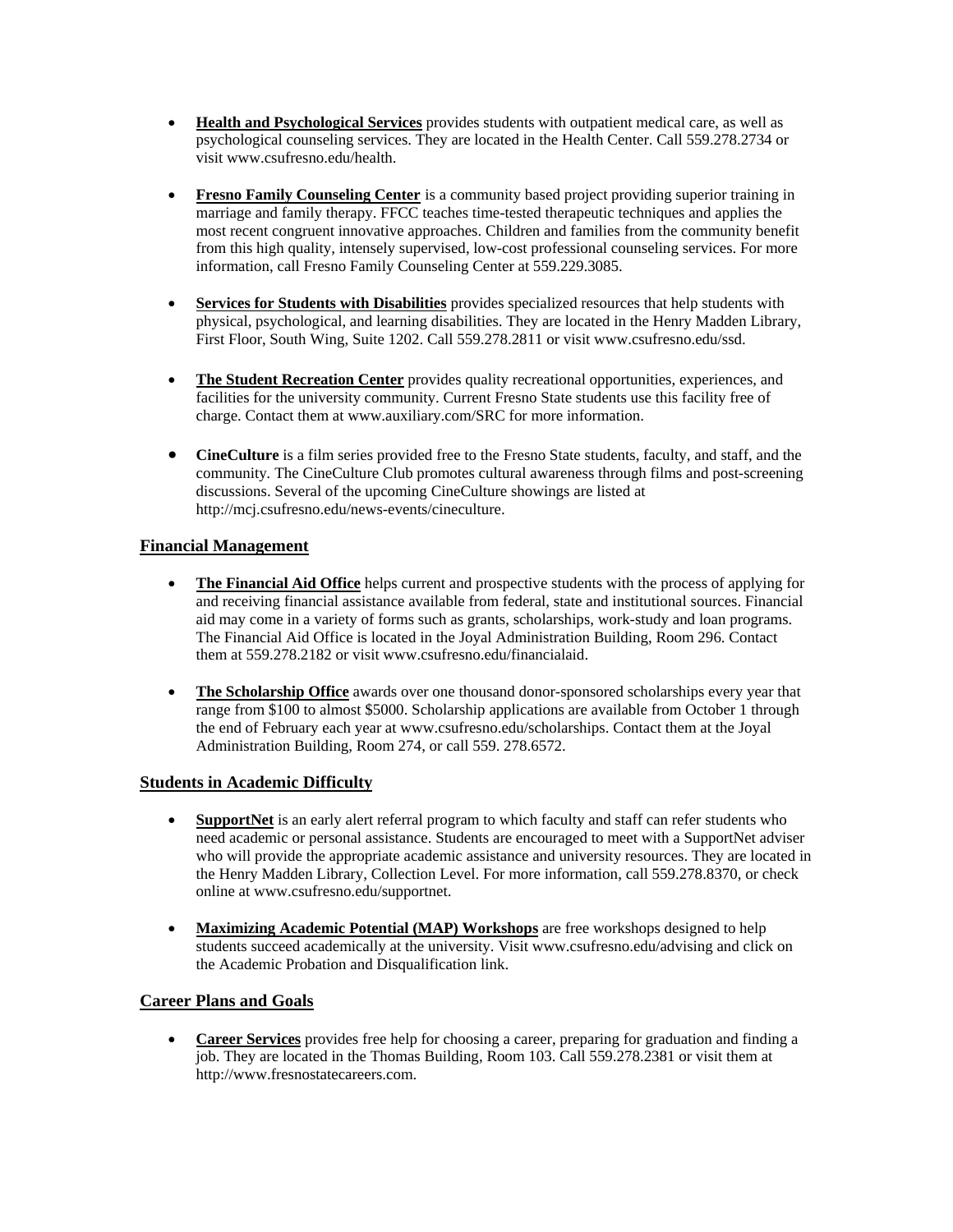- **Major Advising** occurs in your major department. Visit your department office to find out who your major advisor is and meet with him or her often to make sure you're on the right track to graduation. Also ask about internships, career opportunities and scholarships.
- **The Division of Graduate Studies** helps students prepare for and enter master's and doctoral studies at Fresno State. If you're thinking about graduate school, ask your major advisor, or visit the Division of Graduate Studies office for programs offered. Their office is located in the Henry Madden Library, Fourth Floor. You can find more information by visiting their website, www.csufresno.edu/gradstudies, or by calling 559.278.2448.

### **Academic Advising/Graduation Planning**

• The Office of Advising Services provides help with selecting classes, understanding General Education, degree requirements, academic policies and regulations, and choosing a major. They are located in the Joyal Administration Building, Room 224. Call 559.278.1787 or visit www.csufresno.edu/advising.

### **Getting Involved**

- **Associated Students, Inc**. **(ASI)** is the recognized student body government organization at Fresno State. Through ASI, students can participate in the governance of Fresno State, foster awareness of student opinions on campus issues, assist in the protection of student rights, and take advantage of programs and services that meet student needs. Visit them on the Web at www.csufresno.edu/asi.
- **The Jan and Bud Richter Center for Community Engagement and Service-Learning (CESL)**  promotes the value of community service to students, faculty, and staff. CESL represents the university in activities that establish service-oriented partnerships with other educational institutions and the community we serve. Contact them at 559.278.7079, or on the Web at http://www.csufresno.edu/cesl, or stop by the Thomas Building, Room 107.
- The Mentoring Institute provides first-year students with mentoring and support from faculty, staff, and qualified students. They are located in the Peters Building, Room 393. You can reach them by phone at 559.278.7766 or visit their website at www.csufresno.edu/mentoringinstitute.
- **Student Activities and Leadership Development** provides students with the ability to get involved on and off campus through student organizations, Greek Life, leadership development activities and university events. To join a group or activity on campus, please call 559. 278.2741, or stop by the office located in the University Student Union, Room 306.
- The Study Abroad program provides opportunities for Fresno State students and faculty to learn about and participate in international activities both on campus and abroad. The office also helps students and faculty to find information on international travel scholarships, degree programs and funding for faculty engagement. Visit their office in Family Food Science, Room 119, call 559.278.6452, or visit their website at www.csufresno.edu/studyabroad.
- **Intramural/Recreation** is designed to serve the social, recreational, and physical fitness needs of Fresno State students. Intramurals/Recreation also serves the campus staff and faculty. Any Fresno State student with their I.D. card, who has a desire to have fun, meet people, exercise, compete and better themselves, may participate. Additionally, current Fresno State faculty and staff may participate by purchasing a Intramurals/Recreation membership card in the North Gym, Room 109. A schedule of activities can be found online at